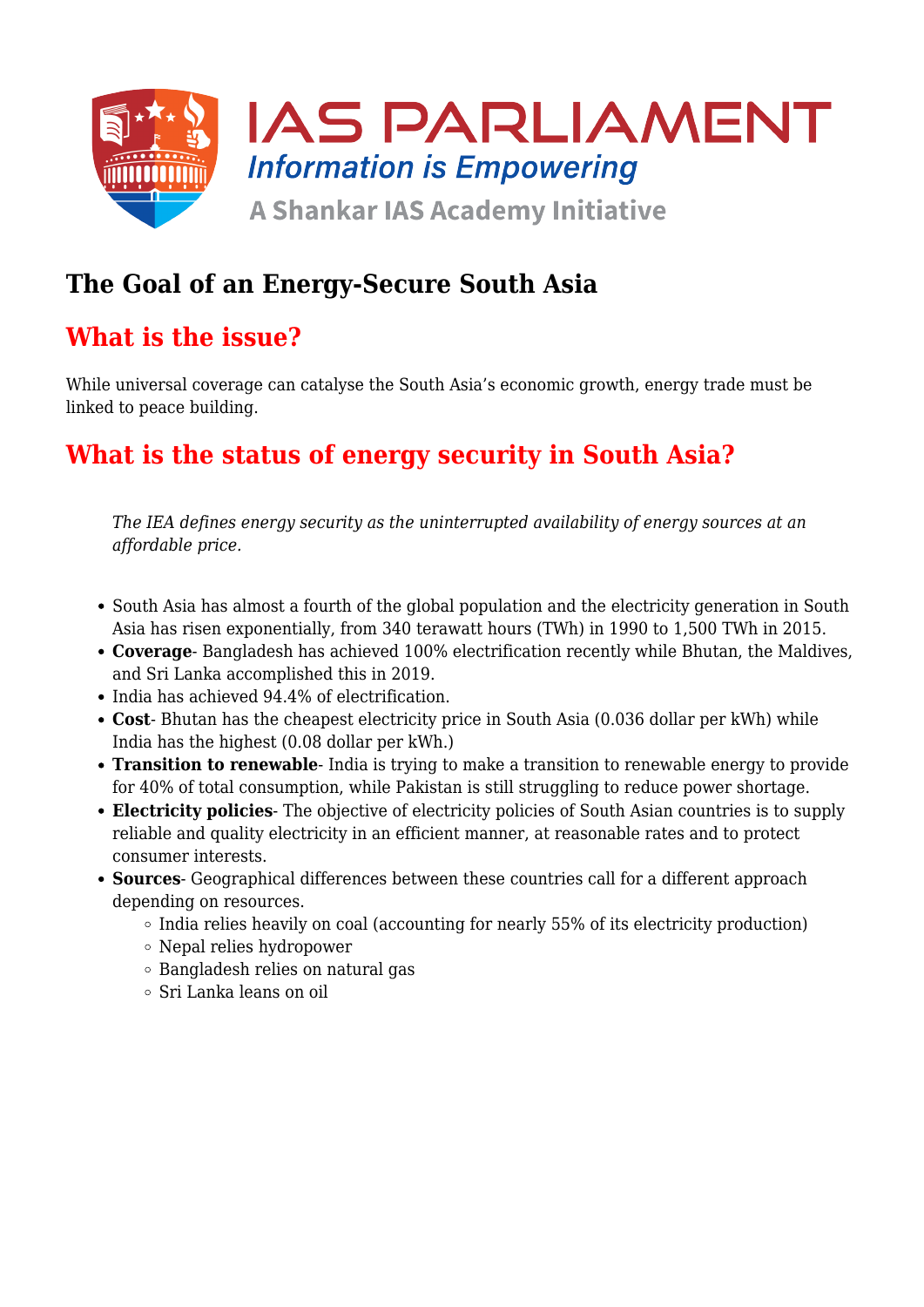

# **What is the need for electrification?**

*A 0.46% increase in energy consumption leads to a 1% increase in GDP per capita.*

- Electrification helps in improving lifestyle
- The generation of power plays an essential role in the economic growth of the country.
- It adds to the aggregate economy by improving the nation's GDP.
- More electricity leads to increased investment and economic activities within and outside the country, which is a more feasible option than foreign direct investment.
	- For example, 50.3% of Bangladesh's GDP comes from industrial and agricultural sectors which cannot function efficiently without electricity.

# **What role does energy play in SDG?**

- **SDG 1** Energy sector employs more people that helps in achieving the SDG 1 -no poverty.
- **SDG 3** People are able to access tech-based health solutions (SDG 3- ensures healthy lives and promote well-being for all at all ages).
- **SDG 4** Energy access helps online education through affordable Internet (SDG 4- ensures inclusive and equitable quality education and promote lifelong learning opportunities for all).
- **SDG 5** (To achieve gender equality and empower all women and girls)- Solar power-driven electrification in rural Bangladesh engages more than 1,00,000 female solar entrepreneurs aiding in achieving SDG 5.
- **SDG 7-** Sustainable Development Goal 7 is about ensuring access to affordable, reliable, sustainable and modern energy for all by 2030.
- **SDG 9** Access to electricity improves infrastructure SDG 9 (to build resilient infrastructure, promote inclusive and sustainable industrialization and foster innovation).

# **What efforts were taken to promote green energy?**

- **India's efforts** India leads South Asia in adapting to renewable power, with its annual demand for power increasing by 6%.
- India's pledge to move 40% of total energy produced to renewable energy is also a big step.
- Prime Minister Narendra Modi in his 'net zero by 2070' pledge at COP26 in Glasgow asserted